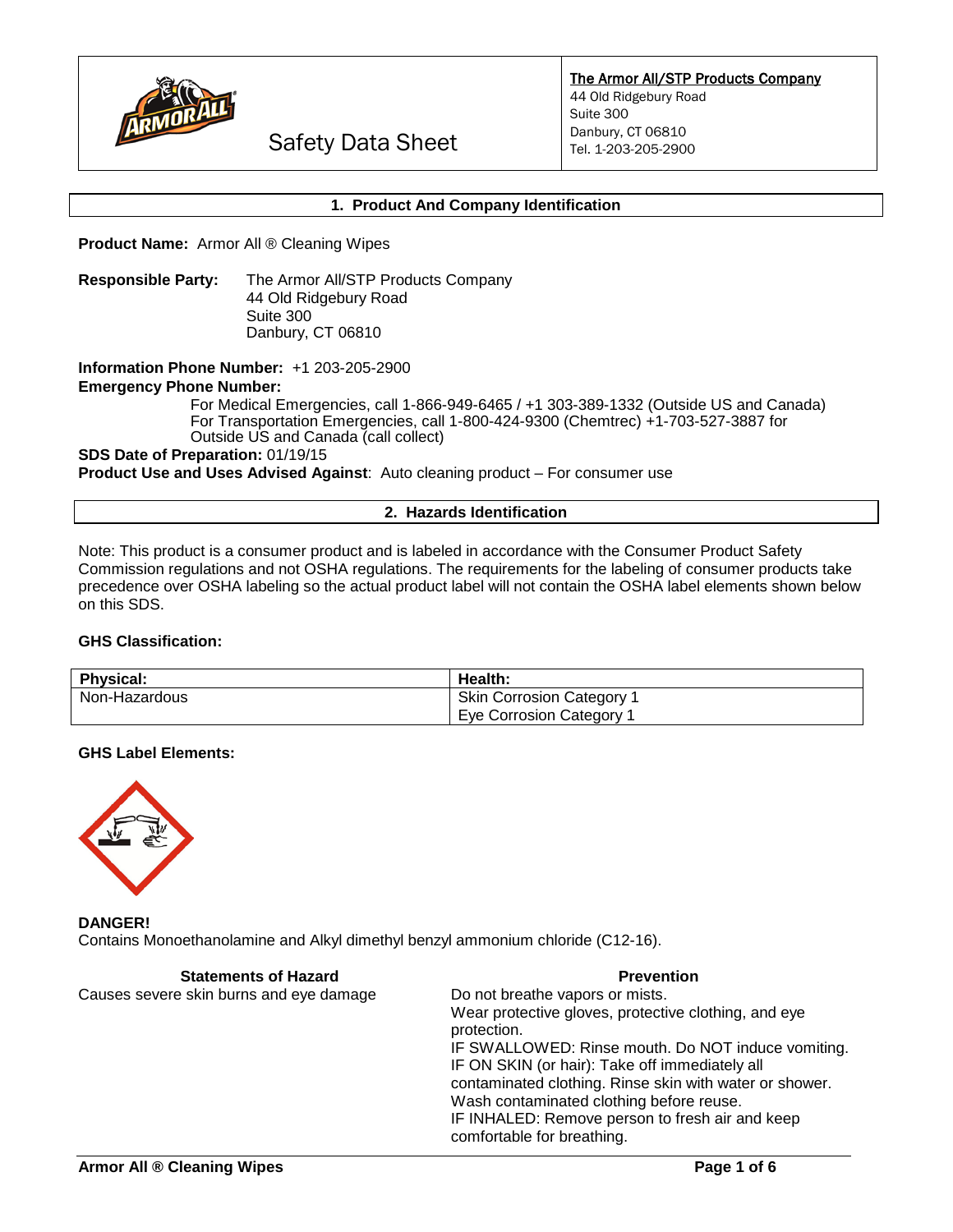

IF IN EYES: Rinse cautiously with water for several minutes. Remove contact lenses, if present and easy to do. Continue rinsing. Immediately call a POISON CENTER or doctor. Store locked up. Dispose of contents and container in accordance with local and national regulations.

## **3. Composition/Information On Ingredients**

| <b>Component</b>                        | <b>CAS No.</b> | Amount  |
|-----------------------------------------|----------------|---------|
| Monoethanolamine                        | 141-43-5       | $< 1\%$ |
| Alkyl dimethyl benzyl ammonium chloride | 68424-85-1     | <1%     |
| $(C12-16)$                              |                |         |

#### **The exact concentrations are a trade secret.**

## **4. First Aid Measures**

**Inhalation:** If inhaled, remove to fresh air. If breathing is difficult have qualified personnel administer oxygen. Get medical attention.

**Skin Contact:** If contact occurs, remove contaminated clothing. Immediately wash skin thoroughly with soap and water for at least 15 minutes. Get immediate medical attention. Launder clothing before re-use.

**Eye Contact:** If contact occurs, immediately flush eyes with large quantities of water for at least 20 minutes, holding the eyelids apart. Get immediate medical attention.

**Ingestion:** Unlikely rout of exposure due to product form. However, if ingestion occurs, DO NOT induce vomiting. If the victim is fully conscious, have them rinse their mouth with water. Get medical assistance by calling a doctor or poison center. Never give anything by mouth to a person who is unconscious or drowsy.

**Most Important Symptoms:** Classified as corrosive based on pH. Direct contact with wipes may cause eye and skin burns with the possibility of corneal damage. Inhalation of mists may cause respiratory irritation.

**Indication of Immediate Medical Attention/Special Treatment:** Seek immediate medical attention for eye and skin contact. Ingestion will require immediate medical attention.

#### **5. Firefighting Measures**

**Suitable (and Unsuitable) Extinguishing Media**: Use any media that is suitable for the surrounding fire. Product may burn after water has evaporated. Cool fire exposed containers with water.

**Specific Hazards Arising From the Chemical:** Closed containers may rupture if exposed to extreme heat. Burning may release nitrogen oxides, and oxides of carbon.

**Special Fire Fighting Procedures:** Firefighters should wear positive pressure self-contained breathing apparatus and full protective clothing for fires in areas where chemicals are used or stored.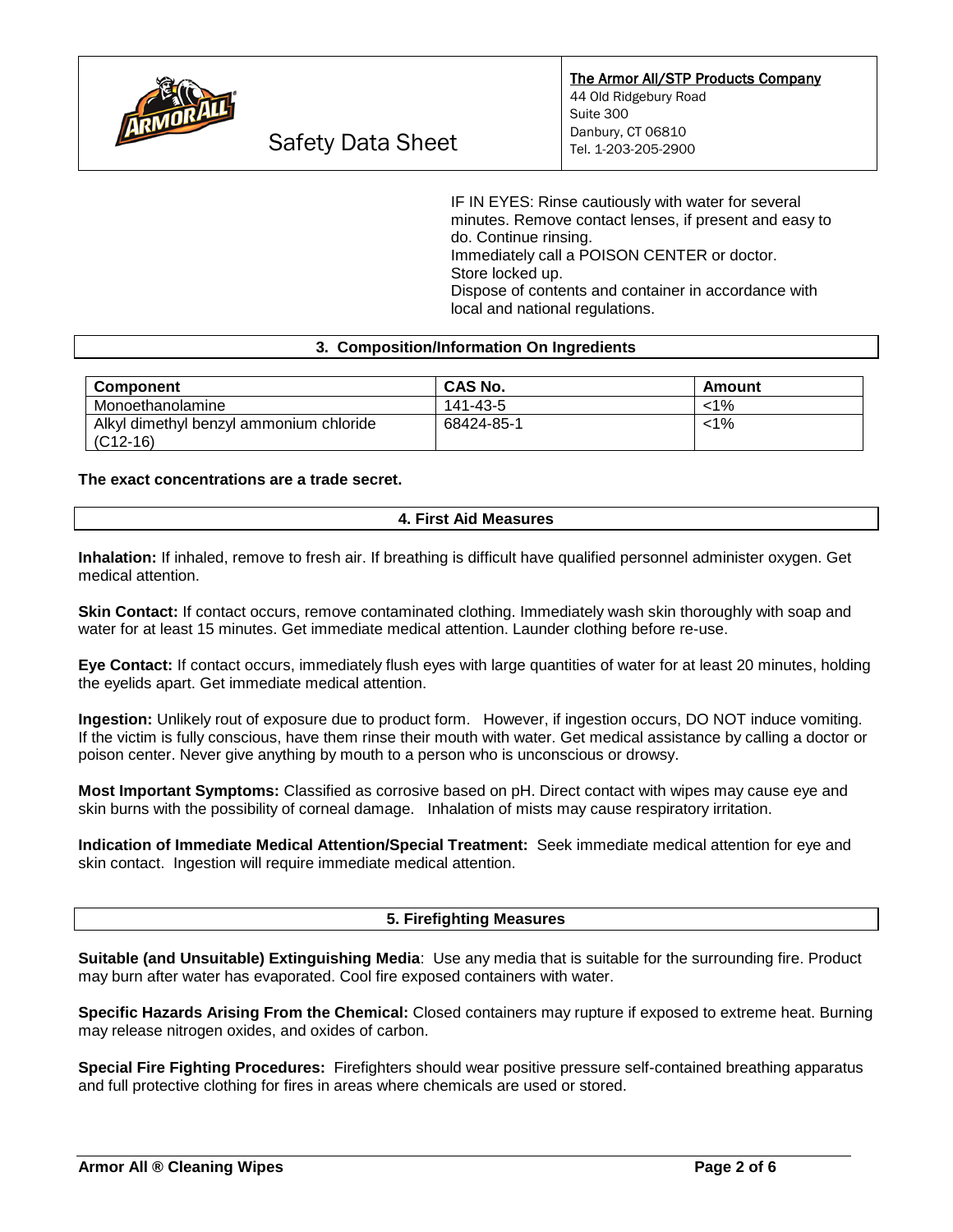

Safety Data Sheet

### **6: Accidental Release Measures**

**Personal Precautions, Protective Equipment, and Emergency Procedures:** Keep unprotected personnel away. Wear appropriate protective clothing and equipment as described in Section 8.

**Environmental Precautions:** Report spill as required by local and national regulations. Prevent entry in storm sewers and waterways.

**Methods and Materials for Containment / Cleanup:** Collect into a suitable container for disposal. Rinse area with water.

#### **7. Handling and Storage**

**Precautions for Safe Handling:** Prevent eye and skin contact. Avoid breathing mists or vapors. Use only with appropriate protective equipment. Launder contaminated clothing before re-use. Wash thoroughly after handling and before eating, drinking, smoking or using toilet facilities.

Empty containers retain product residue and may be hazardous.

## **Conditions for Safe Storage, Including Any Incompatibilities:**

Protect containers from physical damage. Store in a cool, well-ventilated area away from acids and other incompatible materials.

#### **8. Exposure Controls / Personal Protection**

#### **Exposure Guidelines:**

| <b>CHEMICAL</b>                                       | <b>EXPOSURE LIMIT</b>                                 |
|-------------------------------------------------------|-------------------------------------------------------|
| Monoethanolamine                                      | 3 ppm TWA, 6 ppm STEL ACGIH TLV<br>3 ppm TWA OSHA PEL |
| Alkyl dimethyl benzyl ammonium chloride<br>$(C12-16)$ | None Established                                      |

**Appropriate Engineering Controls:** General ventilation should be adequate for all normal use.

#### **Personal Protective Equipment**

**Respiratory Protection:** None under normal use conditions.

**Gloves:** Impervious gloves such as rubber, neoprene or nitrile are recommended.

**Eye Protection:** Safety glasses or goggles if eye contact is possible.

**Other Protective Equipment/Clothing:** Use protective clothing if skin contact is likely.

## **9. Physical and Chemical Properties**

**Appearance And Odor:** Clear, thin colorless liquid with a citrus, woody, leather odor absorbed into white non-woven wipes.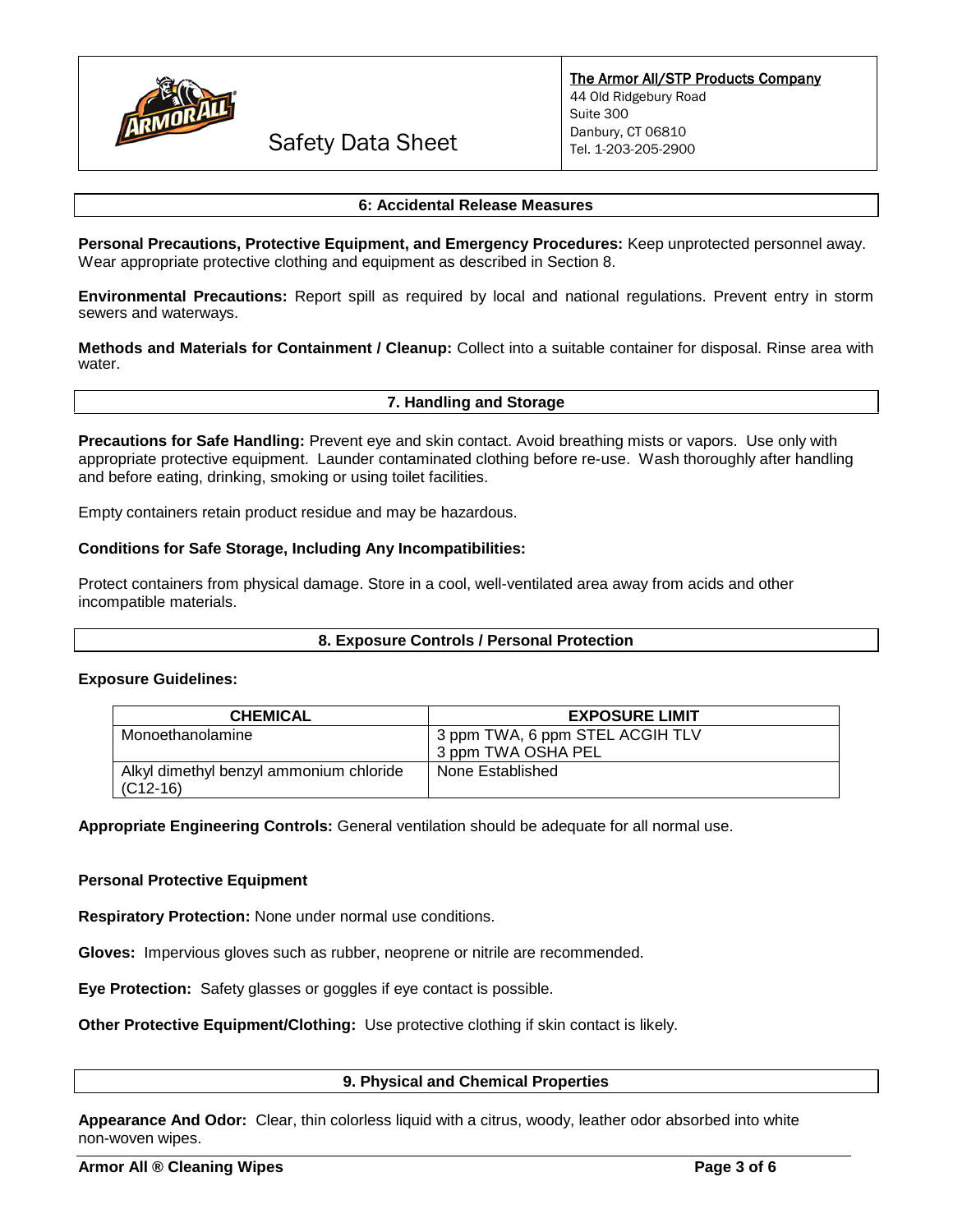

| Physical State: Clear, thin colorless liquid absorbed into<br>white non-woven wipes. | <b>Odor Threshold: Not available</b>       |
|--------------------------------------------------------------------------------------|--------------------------------------------|
| $pH: ~ -11.5$                                                                        | Specific Gravity: $\sim 1.0$               |
| Initial Boiling Point/Range: Not determined                                          | Vapor Pressure: Not determined             |
| Melting/Freezing Point: Not determined                                               | Vapor Density: Not determined              |
| Solubility In Water: Complete (Liquid component)                                     | Percent Volatile: >95% of liquid component |
| Viscosity: Not determined                                                            | <b>Evaporation Rate: Not determined</b>    |
| Relative Density: Not determined                                                     | <b>VOC Content: Not available</b>          |
| Coefficient Of Water/Oil Distribution: Not determined                                | <b>Autoignition Temp: Not Determined</b>   |
| <b>Flash Point: Not determined</b>                                                   | Flammability Limits: LEL: Not applicable   |
|                                                                                      | UEL: Not applicable                        |
| <b>Decomposition Temperature: Not available</b>                                      | Flammability (solid, gas): Not applicable  |

## **10. Stability and Reactivity**

**Reactivity:** Not normally reactive

**Chemical Stability:** Stable under normal storage and handling conditions.

**Possibility of Hazardous Reactions:** Will react with acids and strong oxidizing agents.

**Conditions To Avoid:** None known.

**Incompatible Materials:** Acids and strong oxidizing agents.

**Hazardous Decomposition Products:** May release nitrogen oxides, and oxides of carbon.

## **11. Toxicological Information**

#### **Acute Hazards:**

**Inhalation:** Mist and vapors may cause irritation to the eyes, mucous membranes and upper respiratory tract.

**Skin Contact:** Causes severe irritation and burns.

**Eye Contact:** Causes severe eye irritation, and burns. May cause eye damage.

**Ingestion:** May be harmful if swallowed. Causes mouth, throat, and gastrointestinal irritation and burns.

**Chronic Effects:** None currently known.

**Carcinogenicity Listing:** None of the components is listed as a carcinogen or potential carcinogen by IARC, NTP, ACGIH or OSHA.

#### **Acute Toxicity Values:**

| Calculated ATE for Product: | ATE Oral: >2,000 mg/kg<br>ATE Skin: >2,000 mg/kg                                                    |
|-----------------------------|-----------------------------------------------------------------------------------------------------|
| Monoethanolamine:           | LD50 Oral Rat: 1,515 mg/kg<br>LD50 Skin Rabbit: 2,504 mg/kg<br>LC50 Inhalation Rat: >1.3 mg/L/6 hr. |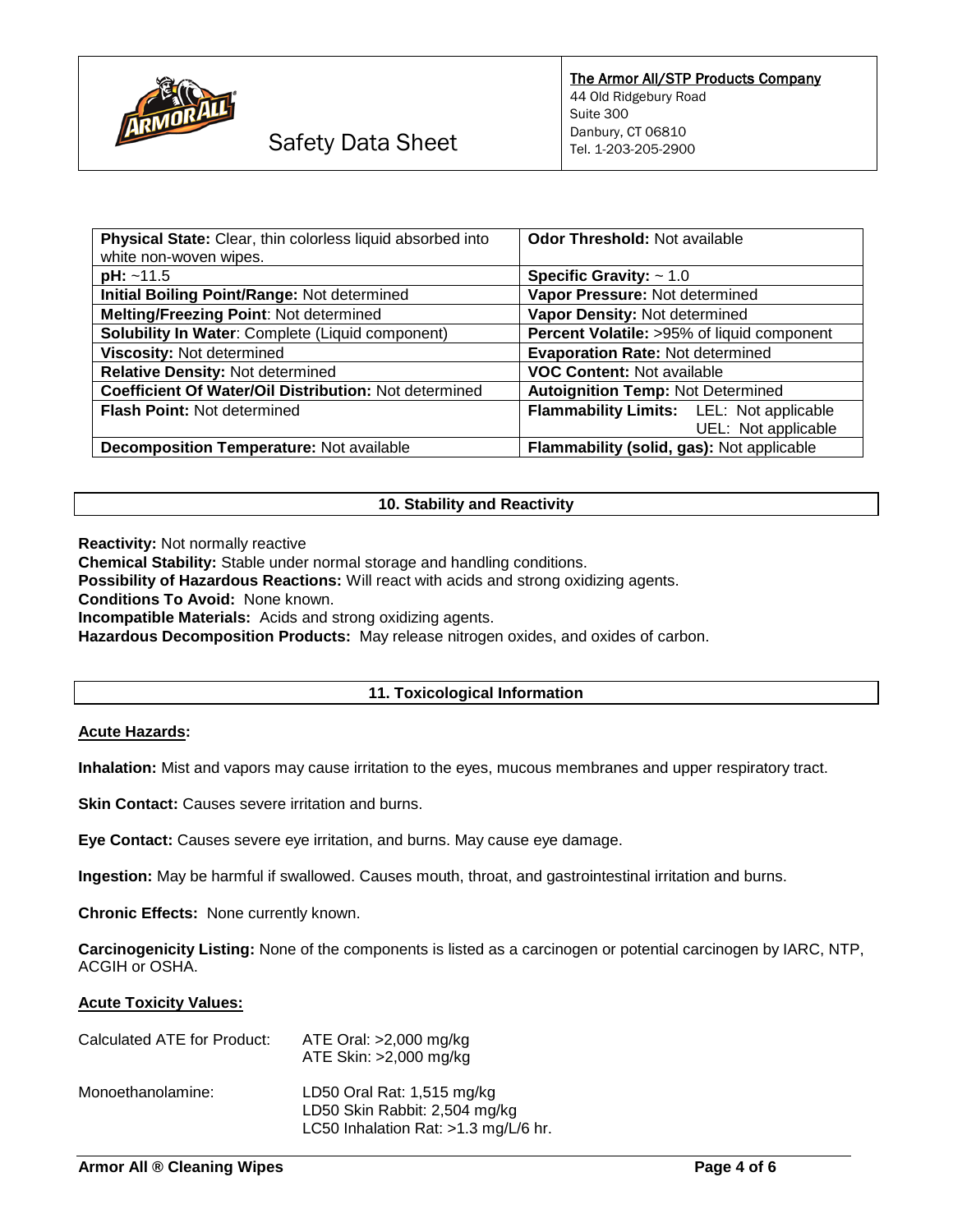

Safety Data Sheet

Alkyl dimethyl benzyl ammonium chloride (C12-16): LD50 Oral Rat: 426 mg/kg

# **12. Ecological Information**

## **Ecotoxicity:**

Monoethanolamine:

LC50 Danio rerio (zebra fish) 3,682 mg/L/96 hr. EC50 Daphnia magna (Water flea, neonate) 65 mg /L/24 hr.

**Persistence and Degradability:** Monoethanolamine: Readily biodegradable

**Bio accumulative Potential:** Monoethanolamine: Not expected to exhibit a significant bioaccumulation potential.

**Mobility in Soil:** Monoethanolamine: No data available

**Other Adverse Effects:** No data available

#### **13. Disposal Considerations**

Dispose of in accordance with all local, state/provincial and federal regulations.

#### **14. Transport Information**

**DOT Hazardous Materials Description:** Not Regulated

**Canadian TDG Hazardous Materials Description:** Not Regulated

**IMDG Dangerous Goods Description**: Not Regulated

**15. Regulatory Information**

#### **United States**:

**EPA TSCA INVENTORY**: All of the components of this material are listed on the Toxic Substances Control Act (TSCA) Chemical Substances Inventory.

**CERCLA Section 103:** This product has no RQ. Many states have more stringent release reporting requirements. Report spills required under federal, state and local regulations.

**SARA Hazard Category (311/312):** Acute Health

**SARA 313:** This product contains the following chemicals subject to Annual Release Reporting Requirements Under SARA Title III, Section 313 (40 CFR 372): None